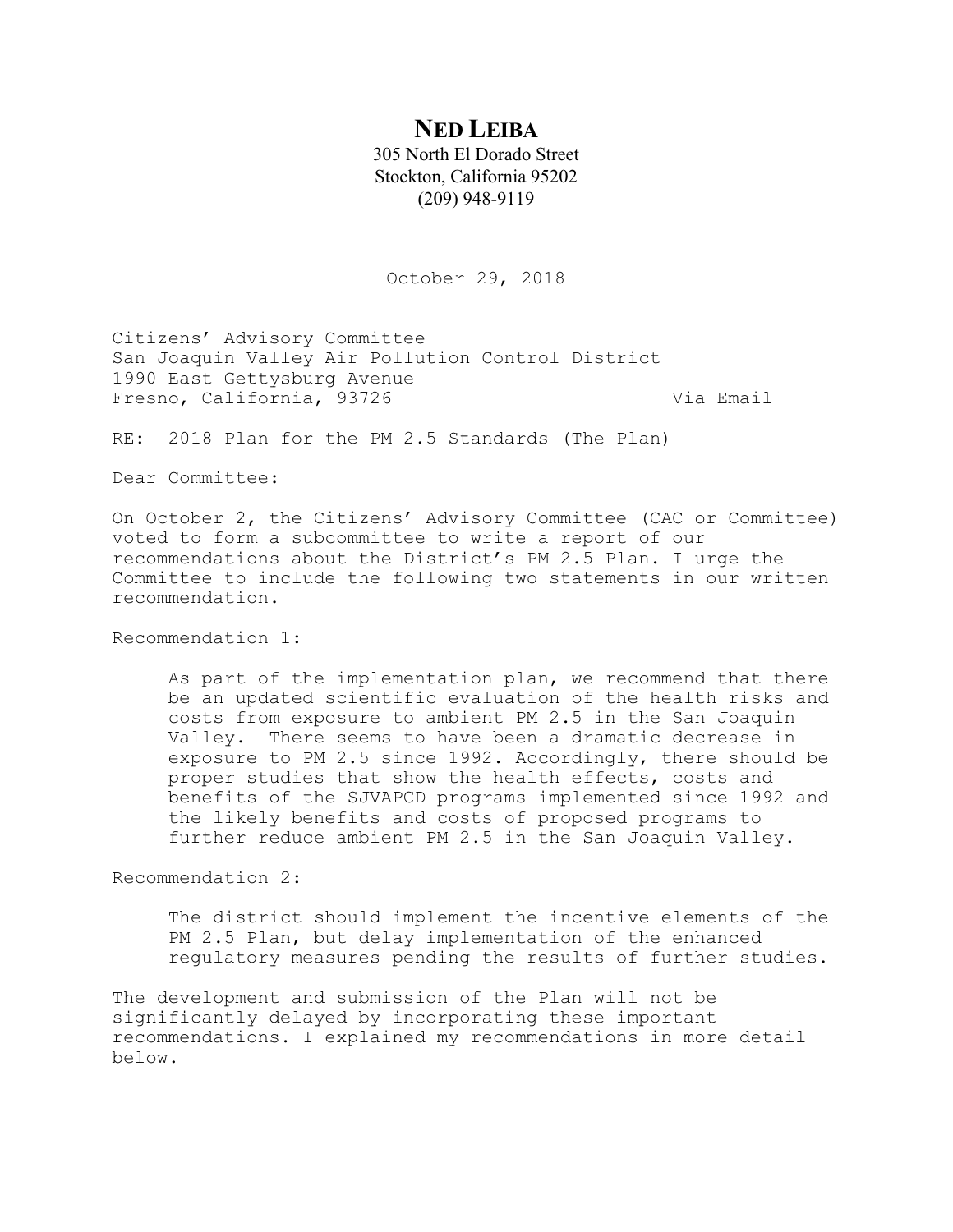#### RECOMMENDATION 1: UPDATE SCIENTIFIC STUDIES.

The District has achieved remarkable success since it began implementing air quality rules in 1992. The District has adopted 650 rules as part of its "aggressive control strategy" to reduce emissions in the Valley.

The District has been able to achieve a significant reduction in PM 2.5 and other emissions by implementation of "the nation's toughest air pollution emission controls...."

Emissions from stationary sources have been reduced by 85%, cancer risk from exposure to air pollutants has been reduced by 95%, population exposure to elevated PM2.5 levels have been reduced by 85%, and population exposure to elevated ozone levels have been reduced by 90%. (page 1-1)

Emissions are at historic lows and the number of good air quality days are at historic highs through out the Valley. In my home city, Stockton, the air quality index days in 2017 were 72% good days, 23% moderate days and only 5% unhealthy days for sensitive groups. (Page A – 53).

There has been so much progress, it will be difficult and costly to reduce PM 2.5 much further, from the existing levels of about 18 micrograms per cubic meter, down to the federal 2012 standard of 12 micrograms per cubit meter.

Given the significant emissions reductions already achieved through stationary and area source regulatory strategies and the significant investment necessary to achieve emissions reductions, the Valley is at the point of diminishing returns from new regulatory controls on stationary and area sources. The search for emission reduction opportunities goes beyond traditional regulatory strategies and considers other opportunities for timely, innovative, and cost effective emissions reductions, including new incentive programs. (Page C-5)

Because of the dramatic improvement in emissions, air quality, and the substantial costs of moving to compliance with the 12 µg federal standards, we need to very carefully understand through proper research, the actual change in health outcomes as result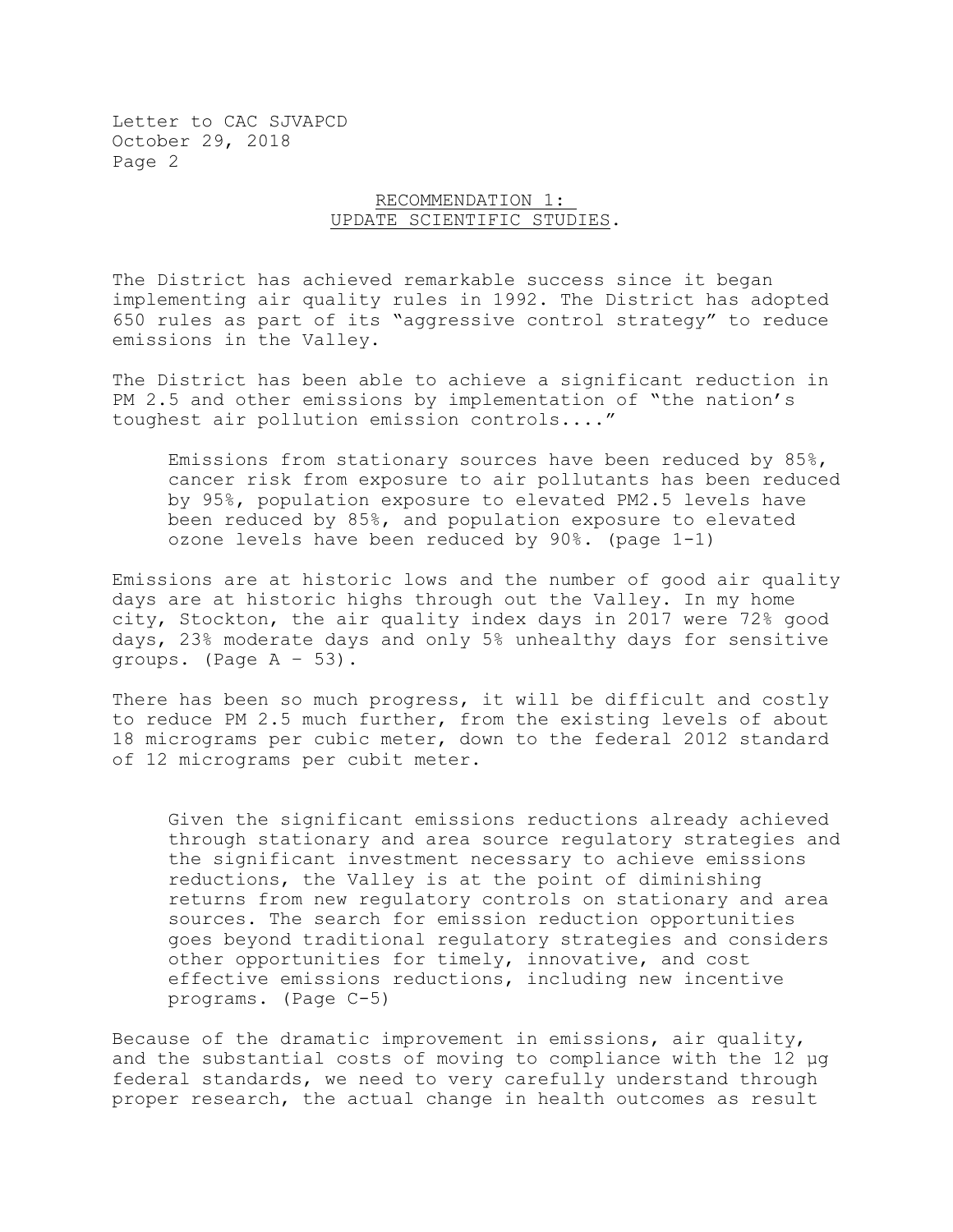of this dramatic improvement in air quality, and assess the costs and benefits looking at the past as a basis for evaluating future costs and benefits.

The remarkable successes of the past came at a cost of perhaps \$2 billion in direct subsidies and partner matching costs. I do not see where there has been an estimate of the cost of compliance 1992 through 2018 borne by other Valley residents, businesses, and governmental agencies. In the future, the cost to achieve perhaps another 6 µg improvement in ambient PM 2.5 levels could cost \$5 billion in incentive payments according to the District. Ww should have estimates of the economic burdens to be faced by individual Valley businesses, farms, and other parties beyond the \$5 billion in incentives.

The change in health outcomes cannot just be assumed or inferred by the use of "surrogates" as seems to be the case in most of the studies included in Chapter 3 of the Plan document. The District has the resources to undertake cogent studies of health outcomes, especially mortality, and costs and benefits the major, individual programs implemented over the period from 1992 through 2018.

The design of such studies is very important. In 2012 the EPA regional administrator stated:

Four times more people die in the San Joaquin Valley from air pollution than they do from traffic fatalities.

See attached letter and email.

These deaths were attributable to PM 2.5. As you can see from my 2012 correspondence with the EPA and my email with the recently retired executive director of the District Seyed Sadredin, the EPA did not seem to have cogent epidemiological studies at hand to support the mortality claim. Mr. Sadredin stated that he did not agree with the statistic attributable to the EPA. He further stated that premature deaths attributable to air pollution by some studies cannot be compared with traffic fatalities as suggested by the EPA.

That statement by our recently retired executive director is significant for three reasons.

First it reflects some uncertainty concerning mortality claims attributable to exposure to PM 2.5.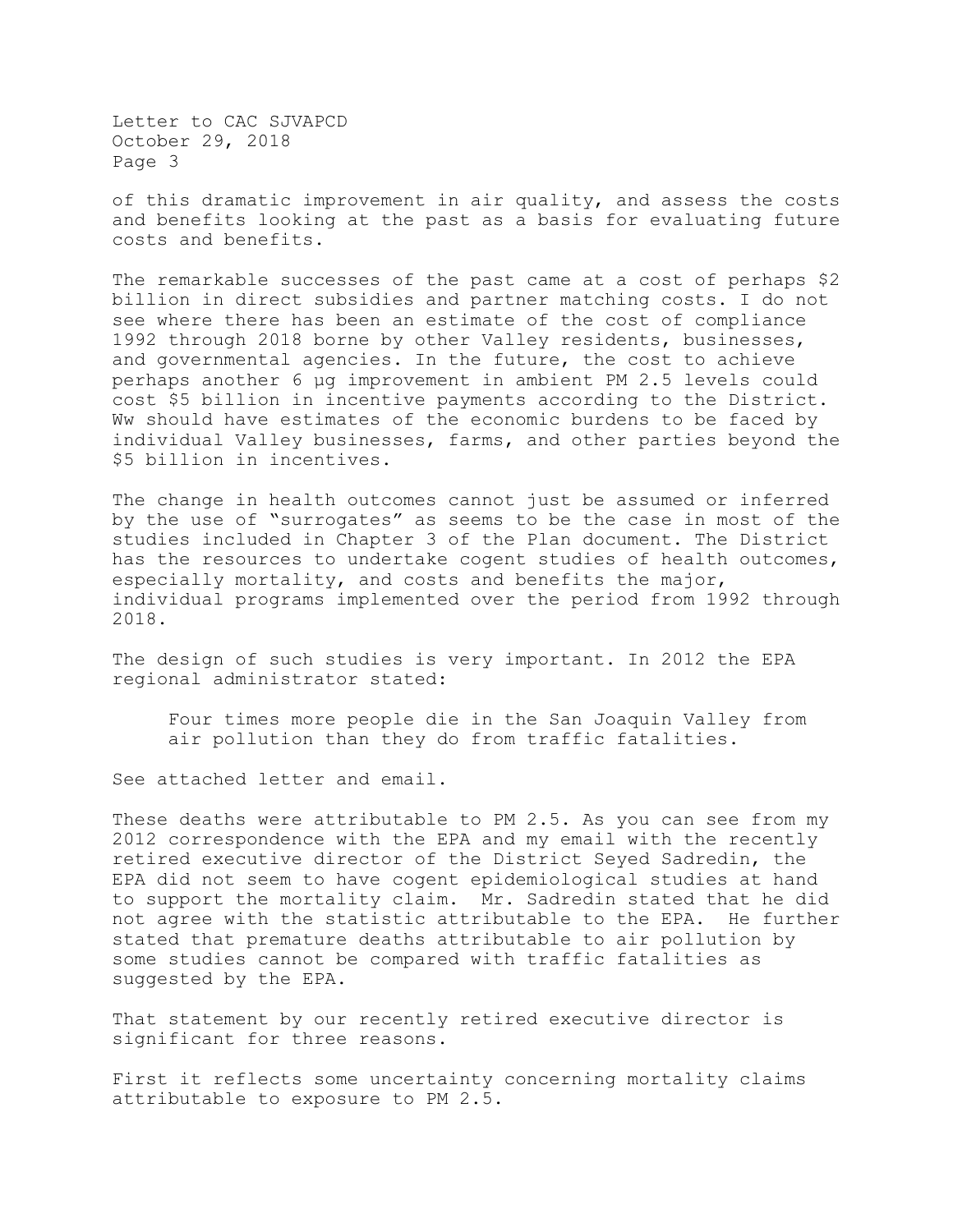Second, this exchange shows that we should strive for studies with sufficient precision as to measure premature deaths from pollution exposure as we do from vehicle accidents. For example, vehicle accidents may be related to a number of factors including vehicle miles traveled (VMT), conditions of the road, and conditions of the human beings who are involved in such accidents. The conclusions of death from vehicle accidents is based on death certificates, that have a physician's determination of a cause of death, pathology reports, etc. There is a very high degree of reliability in the determination of deaths from vehicle accidents. Our studies should attempt to achieve a high degree of reliability in the determination of deaths from exposure to air pollution.

Third, there is a well developed literature on the costs and benefits of different accident mitigating public policies. Such methods may serve as a guide, or at least a standard, in designing studies to determine appropriate costs and benefits as we consider PM 2.5 exposure.

Chapter 3 of the Plan contains extensive exPlanations of the science that supports a link between exposure to PM 2.5 and mortality and morbidity. But there are several noteworthy issues and unknowns that could be resolved with an updated, properly designed scientific study of health risks, costs and benefits.

Some large constituents of PM 2.5 are not toxic yet standards are based on exposures to these constituents. For example ammonium nitrate may comprise about 40% of the Valley's annual PM 2.5 exposure, but it has a relatively low toxicity compared to organic carbon or elemental carbon.

Chapter 3 contains a laudable analysis of the ammonium sulfate component of PM 2.5. What must have been an extraordinary human subject experiment, 20 non-smoking subjects were exposed to PM 2.5 constituent ammonium sulfate at levels of 500 µg per meter cubed, which is about 100 times greater than ambient levels of this PM 2.5. There was no significant change in pulmonary function or subject health. It seems clear that toxicity of ammonium sulfate is very low, and yet it is counted in the ambient PM 2.5 measurements.

Similarly, for ammonium nitrate, the LD 50, (lethal dose that would kill 50 subjects) was reported to be two thirds of that of table salt. Again, this is a major part of ambient PM 2.5, and yet it clearly is not toxic.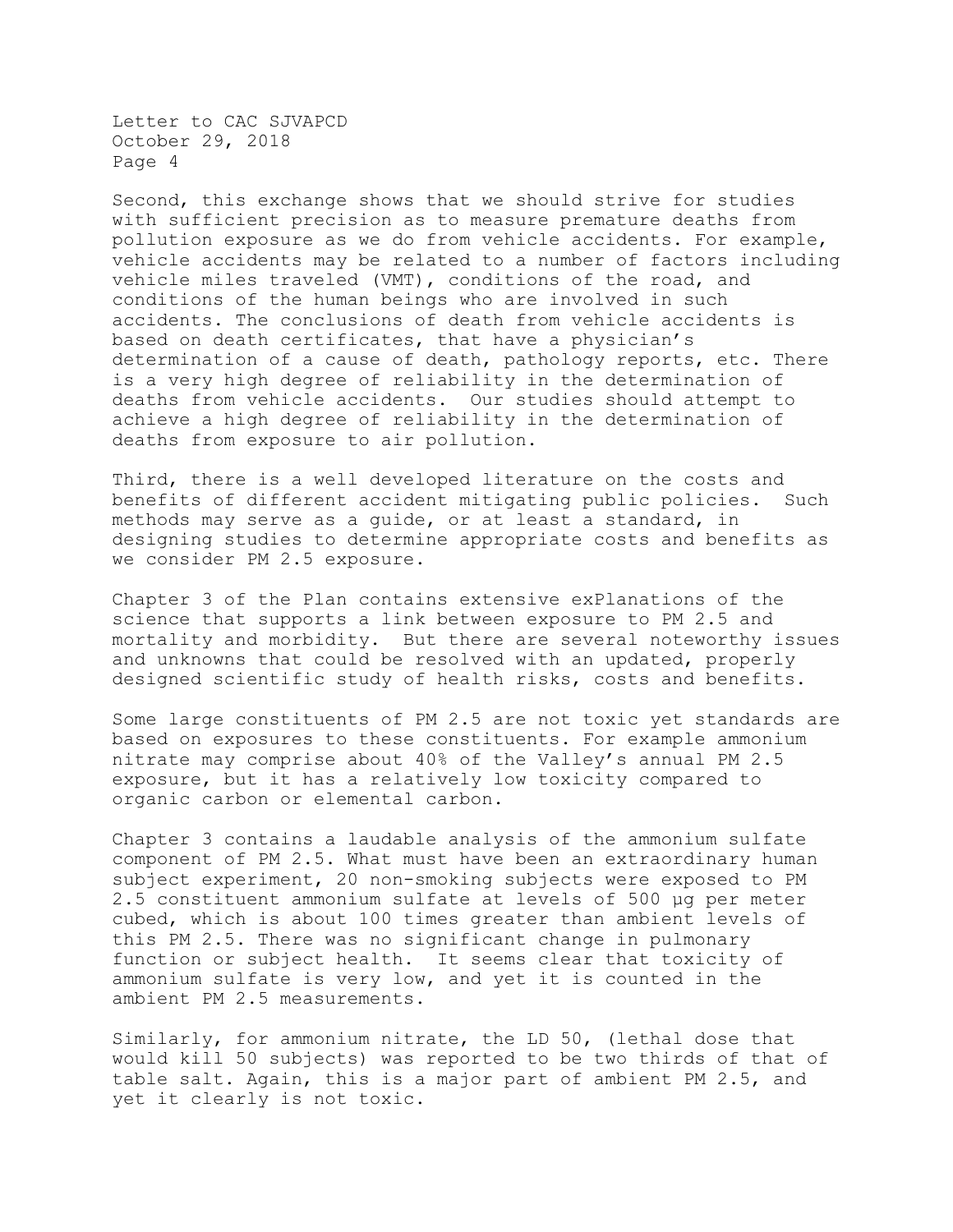Where is the LD 50's for the presumed toxic constituents of PM 2.5 namely organic carbon and elemental carbon? . Perhaps they are buried in some reports, but I did not see studies that referred to the LD 50s. You can see from my 2012 letter to the EPA, I asked about LD determinations as being a part of a proper epidemiological study to support the claim of high mortality from exposure to PM 2.5. Certainly updated scientific studies should contain the LD 50 information for the chemicals in PM 2.5, as was recited in chapter 3 for ammonium nitrate.

I did not see studies that contain classic pathology reports. A major claim of Professor Enstrom from his submitted scientific article:

The EPA claim that PM 2.5 causes premature deaths is implausible because no etiologic mechanism has ever been established and because it involves a lifetime inhalation of only about 5 g of particulates that are less than 2.5 µm in diameter. (March 2017 Dose Response)

See Enstrom's September 14, 2018 submission provided to the CAC and Board:

https://www.arb.ca.gov/lists/com-attach/2-sjvsipsupplement-V TBROQR2UnUCdlU6.pdf

Enstrom raises a number of questions about the claim of a link between exposure to PM 2.5 and premature deaths. He claims that on average, over an 80 year life, an average adult inhales between 1 g and 5 g of PM 2.5, where there are concentrations between 8 and 15 mcq/m<sup>3</sup>. This compares to a 1 g dose delivered by smoking 20 cigarettes in a short period of time. If these statements are true, it does fundamentally question the etiological mechanism linking exposure to PM 2.5 to premature death.

Enstrom provided a list of eight peer-reviewed empirical studies that found no connection between exposure to PM 2.5 and premature deaths in the United States, and six additional studies specifically showing no mortality effect in California. The District should undertake studies that consider the claims raised by Enstrom and others cited.

Most important, well-designed studies should be able to show a clear relationship between the dramatic improvement in emissions and a expected dramatic improvement in actual health outcomes,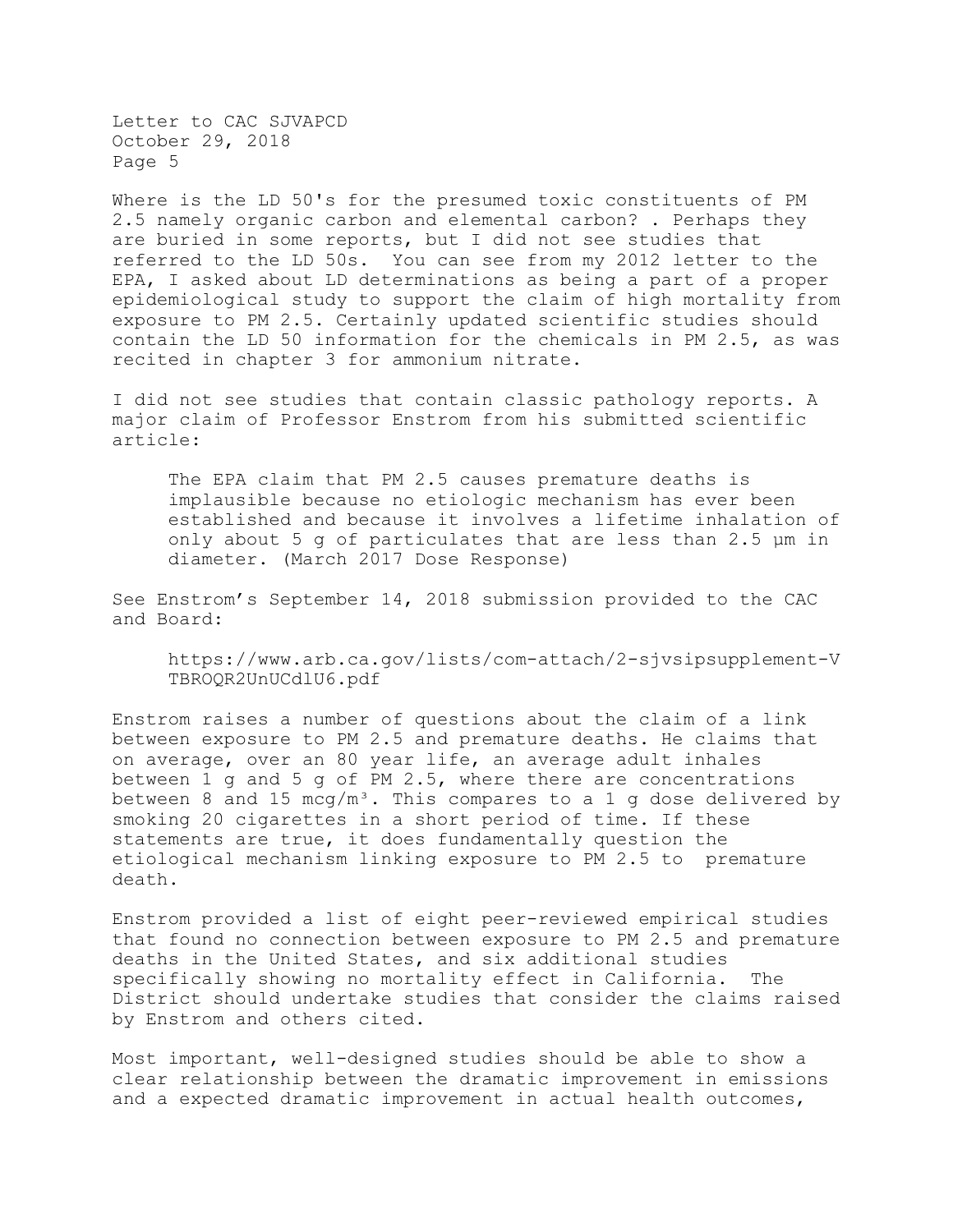including a significant decrease in mortality in the San Joaquin Valley. The design of such studies should be open to review and contribution by well-qualified experts. The District does sponsor serious scientific studies, and indeed, actual health outcomes have been a special focus of the District at least since 2013.

As Chapter 3 explains, the District understands that the health risks arise from exposure to chemicals in PM 2.5 and probably from the smallest fine particles, specifically PM 0.1. Indeed, as the District stated:

Elevated exposure to freshly emitted PM 0.1 is a critical health risk factor that often does not correspond to ambient PM2.5 concentrations at local monitors. (Page 3-18)

Thus the focus on PM 2.5 measurements may be too blunt and perhaps off the mark, if we are concerned about health risks. Updated studies should concentrate on the ultrafine particles and the specific chemicals that are suspected of having adverse health risks.

The District in 2013 established its Health Risk Reduction Strategy (HRRS) program in order to maximize the public health benefits of the various measures undertaken to address air pollution, and to look more closely at the actual agents that might effect health. As the Plan recites:

Rather than ignore this growing body of scientific knowledge, the District's HRRS seeks to embrace it to the extent possible within the current CAA to maximize public health benefits. In practice, this knowledge provides the District with the necessary scientific foundation for justifying and prioritizing the pollution control measures that are necessary for demonstrating attainment of federal standards. The outcome is stronger, more health-protective Plans that reflect the current trajectory of scientific knowledge toward a more complete understanding of population risk from PM2.5 particles. (Page 3-7)

The District is playing an active role in funding "leading edge" health research focusing on the Valley population. The District should continue its commitment to "leading edge" research with a focus on the most fundamentally important studies that speak to health outcomes in the Valley.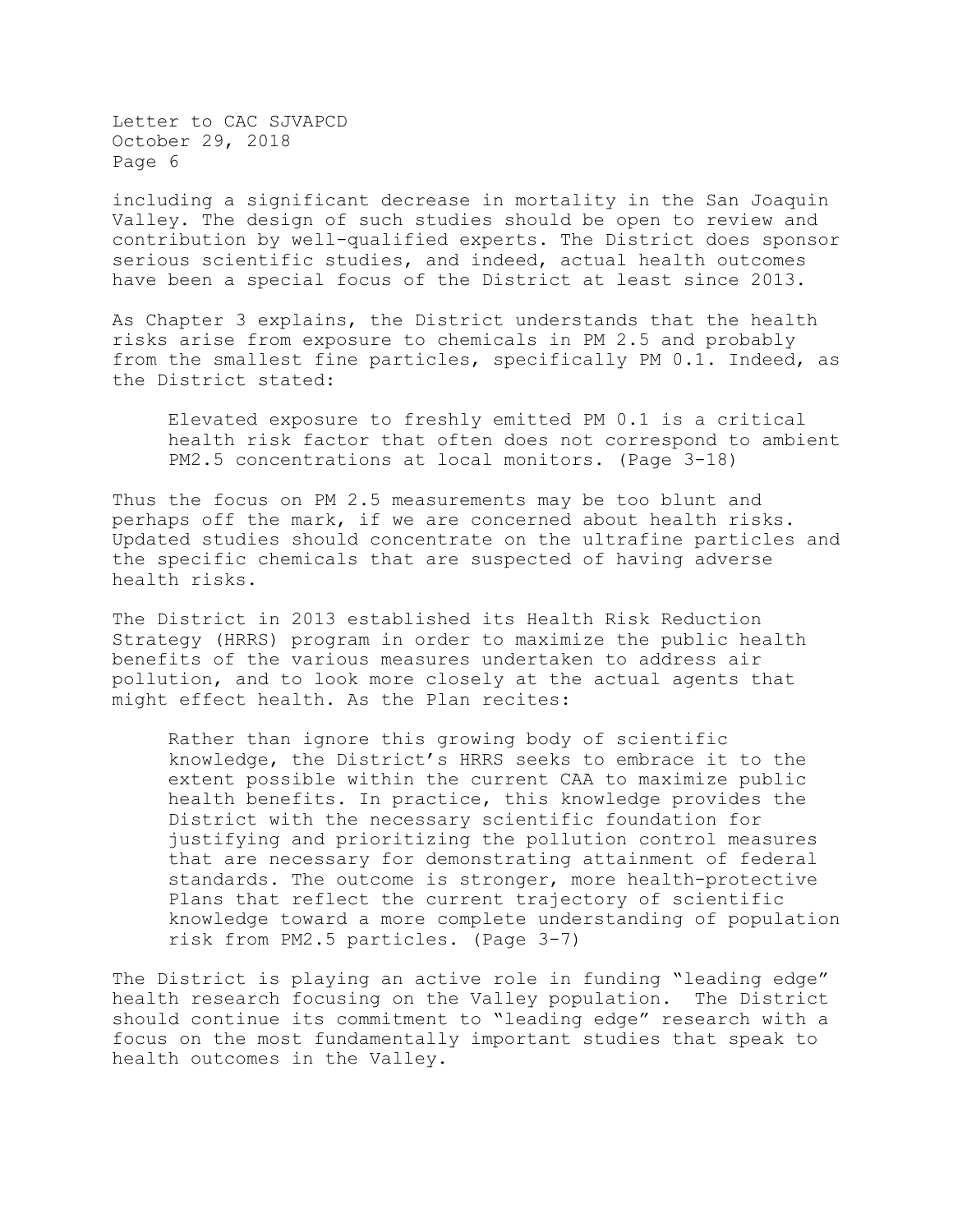Finally, while it is true the District must work within certain federal standards such as the Clean Air Act and the National Ambient Air Quality Standards (NAAQS), it is clear the District can and does undertake independent scientific research and evaluation. It participates in an intellectually honest effort to evaluate health risks and benefits. Read Chapter 3, and you will appreciate the District's commitment to evaluating the science. The call by the CAC to update the science is core to the mission and purpose of the District and the CAC.

Our role on the CAC is to provide comments and advice to the District and Board on proposed policy and rules, and to facilitate communication with our constitute groups. I circulated the PM 2.5 Plan document to a variety of groups in San Joaquin County, including environmental groups, agriculture and trucking. While I did not seek a formal statement of position from these groups, everyone I spoke to supported the recommendation for an update of the science that focused on actual health risk, costs and benefits. That supplication, that recommendation, certainly should be part of District policy and part of the PM 2.5 Plan.

### RECOMMENDATION 2:

## THE DISTRICT SHOULD IMPLEMENT INCENTIVE MEASURES BEFORE REGULATORY MEASURES.

I could not locate full cost estimates relating to regulatory compliance in the Plan document. For past programs, the District has determined that \$2 billion was the cost of incentive programs, but no costs have been estimated for private and governmental compliance with new rules and regulations.

Similarly, we have a cost estimate of \$5 billion for future expected incentive Plans, but no estimate of the full costs of compliance. The District admits that today, it does not have established funding, or even favorable prospects, to raise the \$5 billion needed for the proposed incentive measures,

Given the lack of cost benefit studies relating to compliance proposals, and the hope that future studies will provide meaningful guidance on the most efficient and effective control Plans, the District should first implement the better developed, presumably more efficient incentive plans before issuing new regulatory rules. Also as recited above, there are significant diminishing returns to compliance measures.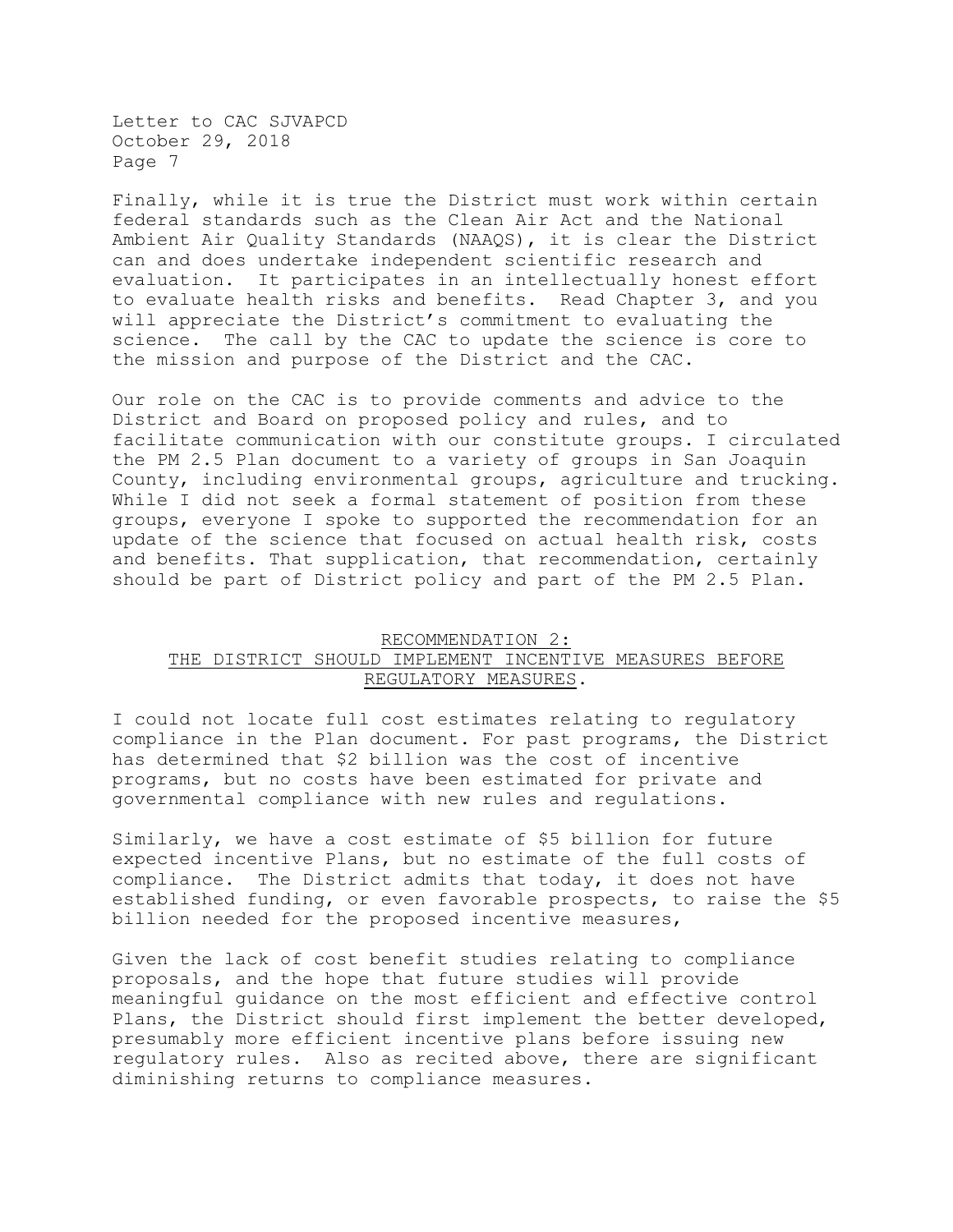The currently establish control programs will provide the greatest reduction in PM 2.5 going forward. Indeed my reading of chapter 4 indicates that the additional reduction in emissions in PM 2.5 TPD (tons per day) under the enhanced regulatory control programs would be very minimal (e.g., 1 TPD), but potentially extremely costly. Almost all the future emission reductions are coming from regulatory elements already in place. Thus there is little loss by delaying implementation of the control measures to allow time to assess the updated science, and undertake a proper cost-benefit analysis of the various proposed measures.

The EPA has already granted an extension to meet the 2012 PM 2.5 standards until 2025. EPA guidance for extensions seems to allow the consideration of a number of factors relating to the science, health effects, natural conditions, economic feasibility, etc.

The statute also includes factors that EPA may consider in determining whether to grant the extension and the length of the extension, including the nature and extent of nonattainment, the types and numbers of sources or other emitting activities in the area (including the influence of uncontrollable natural sources and transboundary emissions), the population exposed to concentrations in excess of the standard, the presence and concentrations of potentially toxic substances in the mix of particulate emissions in the area, and the technological and economic feasibility of various control measures." (Page 6-2)

As I stated at our last Committee meeting, the District is in the vanguard of the cleanest and the greenest of all pollution control districts in the United States. The EPA would be reticent to impose sanctions to the extent there is a short delay in implementation because of the decision to update scientific studies and assess costs and benefits, with a view to implementing the most cost effective actions. Has the EPA recently issued a minatory letter or notice threatening sanctions? The District has achieved remarkable success. It seems unlikely to face draconian sanctions from the EPA by continuing with its PM 2.5 Plan even if there is some minimal delay in implementing a few elements.